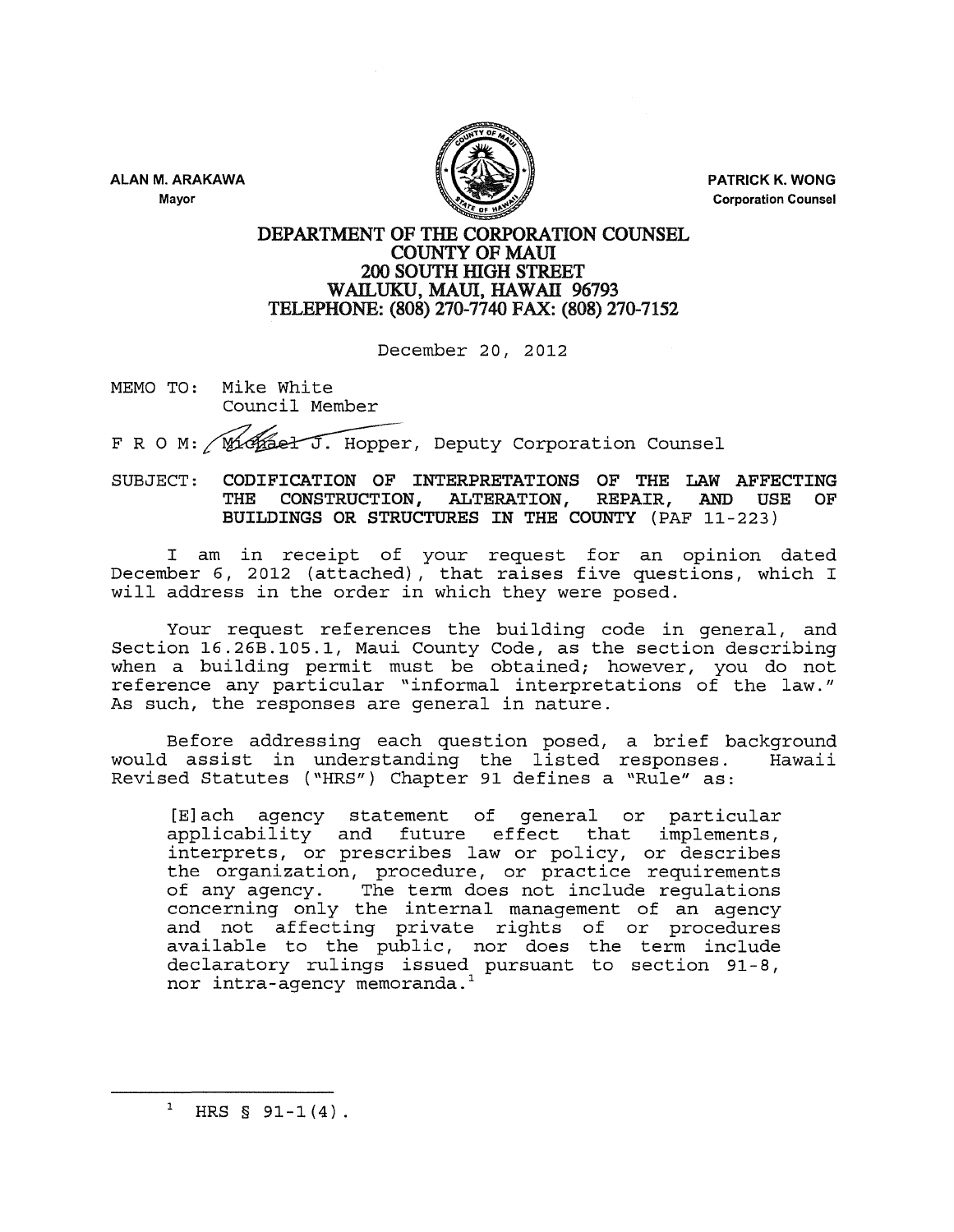Mike White, Council Member December 20, 2012 Page 2

Administrative rules are required to be adopted by agencies using<br>procedures found throughout HRS Chapter 91, which include procedures found throughout HRS Chapter 91, which allowing public comment, public notice and a public hearing.<sup>2</sup>

The definition of "rule" in HRS 91-1(4) does not include all agency actions on all issues within its purview, and whether a given "informal interpretation" as referenced in your letter is required to be adopted as an administrative rule, or disclosed to the public, depends on exactly what "informal interpretations" are at issue and the facts surrounding each.

As stated in HRS § 91-1(4), rules do not include regulations concerning the internal management of an agency<sup>3</sup>, nor do they<br>include intra-agency memoranda.<sup>4</sup> In addition, it is not include intra-agency memoranda.<sup>4</sup> In addition, it is not<br>rulemaking for an agency to make determinations on the rulemaking for an agency to make determinations on application of laws already promulgated by the legislature to particular property owners.<sup>5</sup>

# 1. What is the authority that allows the departments to develop and maintain informal interpretations of law?

Different County departments derive their authority from various sources, and more specific information is needed to give a specific response to this question. For example, based on Section 8-5.3.1 of the Revised Charter of the County of Maui ( 1983) *,* as amended, the Director of Public Works is given the authority to "[a]dminister the building, housing, and subdivision ordinances and rules adopted thereunder."

In addition, with respect to the Building Code of the County of Maui, Section 16. 26B .104 .1, Maui County Code authorizes the Director to "render interpretations of this code and to adopt policies and procedures in order to clarify the application of its provisions."<sup>6</sup> In administering the building code, Chapter

<sup>&</sup>lt;sup>2</sup> See, e.g. HRS 91-3.<br><sup>3</sup> See, e.g. <u>State v. Claunch</u>, 111 Haw. 59, 137 P.3d 373 (2006) (Police department general order establishing authority and procedures at sobriety checkpoints was not a "rule" under HRS §<br>91-1(4)).

See, e.g. Crosby v. State Department of Budget and Finance, 76 Haw. 332, 876 P.2d 1300 (1994) (Memorandum issued by Director of State DAGS to State agencies opining on the types of contracts exempt from competitive bidding, and outlining a procedure for requesting sole source approval from DAGS, was not

 $5$  See, e.g. Town v. Land Use Commission, 55 Haw. 538, 524 P.2d 84 (1974) (State Land Use Commission determination of district boundaries based on laws adopted by the legislature did not constitute rulemaking).<br>'See § 16.26B.104.1.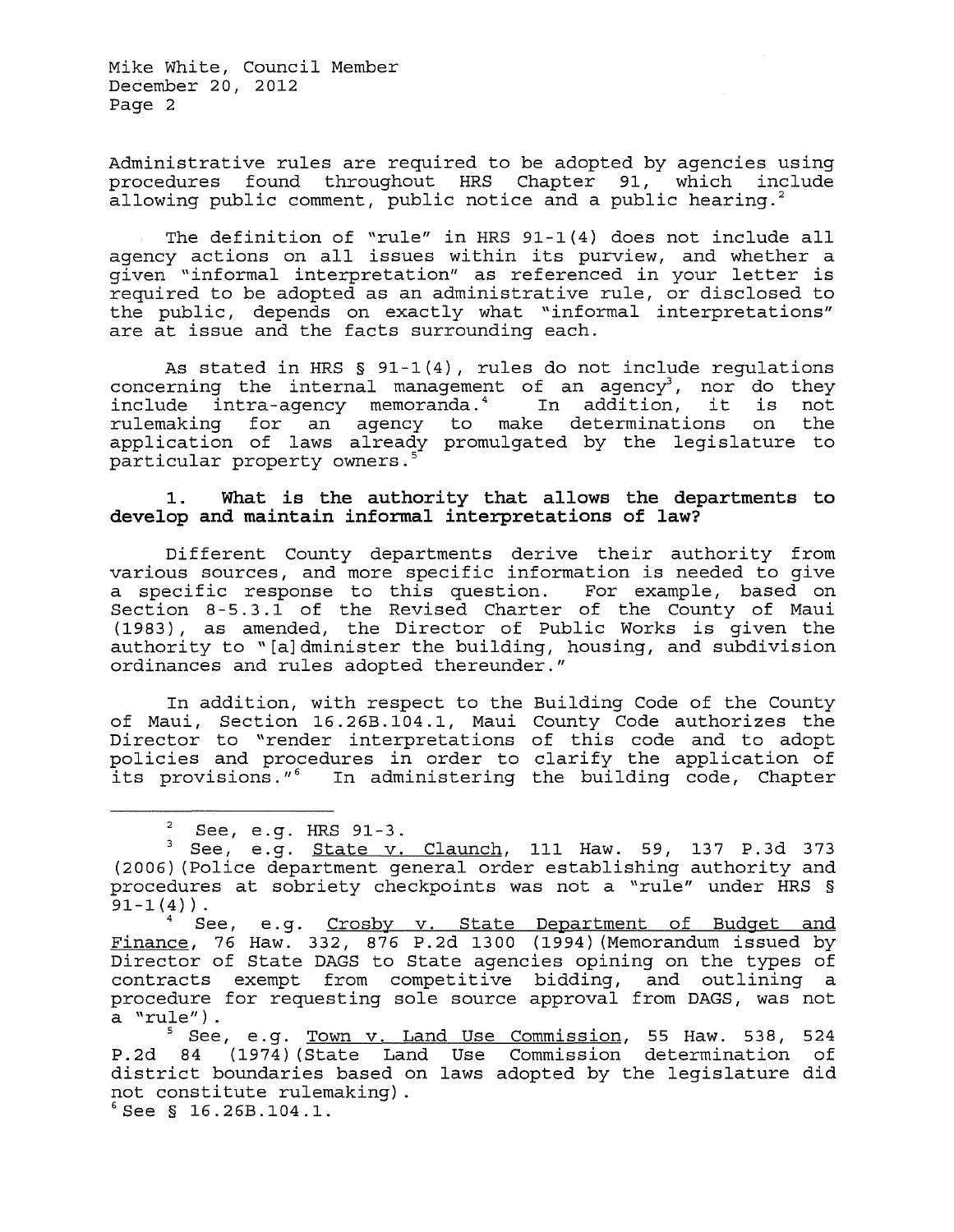Mike White, Council Member December 20, 2012 Page 3

16.26B, Maui County Code, and issuing permits thereunder, the Director is authorized and required to interpret and apply the building code to various factual scenarios.

#### 2. Pursuant to Chapter 91, Hawaii Revised Statues, these informal interpretations need to be established these informal interpretations<br>administrative rule or ordinance? do by

As stated above, whether a given "informal interpretation" as referenced in your letter is required to be adopted as an administrative rule depends on exactly what "informal administrative fulle depends on exactly what informations interpretations" are at issue and the facts surrounding each. It is not possible to render a comprehensive opinion at this time based on the information presented.

3. If these informal established by ordinance, or Chapter 91, HRS, process, what is the time frame in which this needs to be done? interpretations need to be administrative rule through the

In general, if an ordinance or administrative rule is required for an agency to take a particular action, such ordinance/rule must be established prior to such action.

Before adopting administrative rules, an agency must provide notice for a public hearing on the rules at least thirty days in advance of such hearing, and allow for the submission of written and oral testimony.<sup>7</sup> The agency may adopt the rule at the public hearing or at a later date, and the rules must be approved by the Mayor. After the Mayor signs the rule after agency approval, the rule is filed with the County Clerk and becomes effective ten days after such filing.<sup>9</sup>

4. In the interim, must these informal interpretations be made available to the public? For example, would the publication of informal interpretations online be acceptable?

Whether a given "informal interpretation" must be made<br>available to the public depends on what "informal depends on what "informal interpretations" are at issue.

HRS Chapter 92F, the Uniform Information Practices Act, governs what documents are considered government records and are open to the public, and which records are exempt from disclosure. Open to the public, and which lecolds are exempt from disclosure.<br>Certain types of documents, even if they are considered government records *1* may not be subject to disclosure based on various exceptions provided by statute.

 $7 \text{ HRS}$  § 91-3(a).<br>
<sup>8</sup> HRS § § 91-3(a)(2); 91-3 (c).<br>
<sup>9</sup> HRS § 91-4(b).